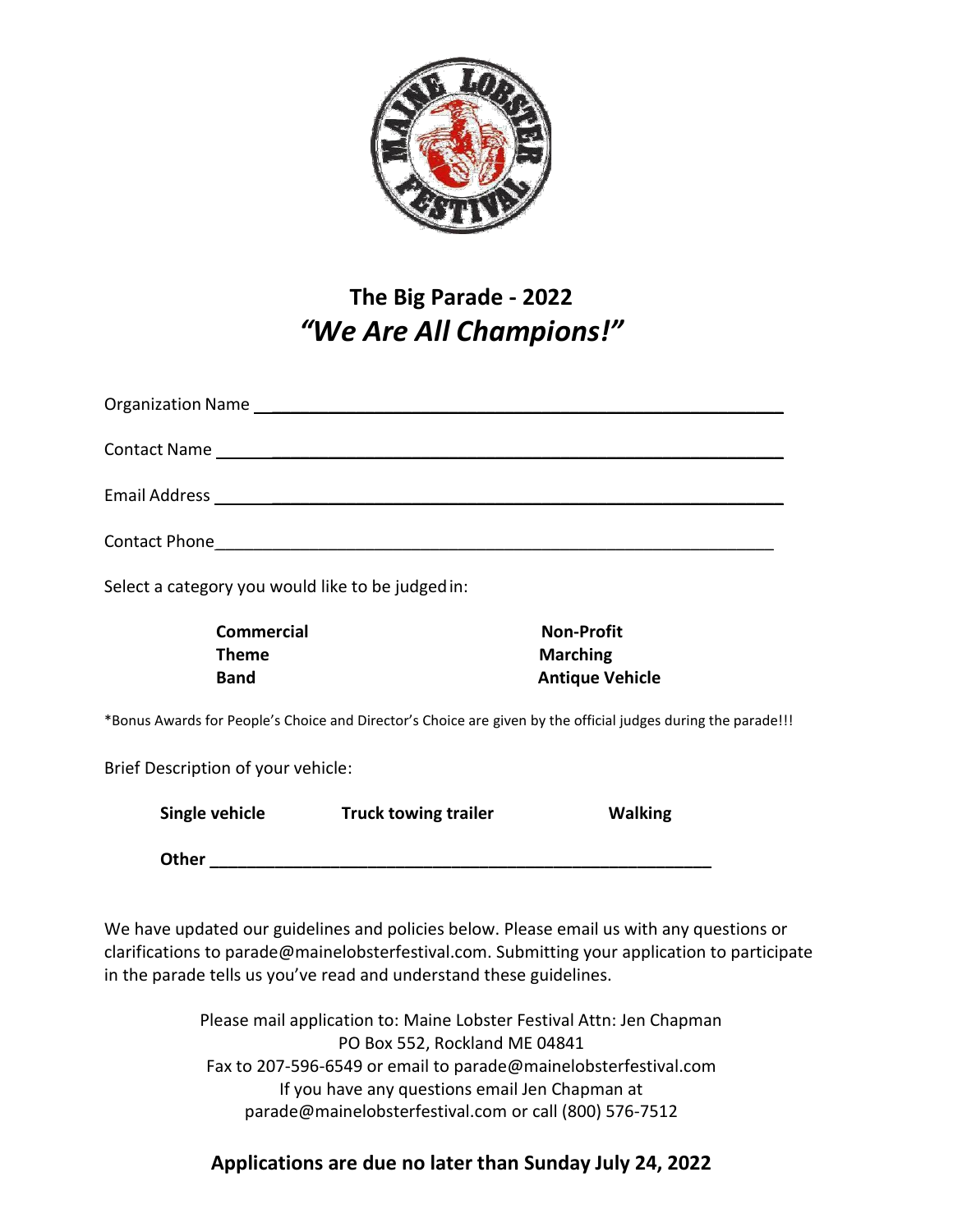

## **Applications are due no later than Sunday, July 24, 2022.**

Maine Lobster Festival Parade Guidelines –

**Parade Category winners** – will be announced on the Festival grounds throughout the day on Saturday and Sunday. Award plaques will be available for pick up at the Info Booth until close of the Festival on Sunday then at the Pen Bay Chamber of Commerce. Shipping is available upon request.

**Line up Instructions** – will be emailed to your group within 5 days of the Parade along with registration information. This will include the road you're assigned to park on and directions on how to get there. Your cooperation with this will help keep the intersection safe for emergency traffic as well as communication within your group. Please be sure whoever is driving your float also receives a copy of these instructions/ directions.

**Drivers** – of any motorized vehicle must have a current, valid, unsuspended driver's license.

**Route** – starts at 10am sharp at the intersection of Broadway/ North Main/ Cedar/ Birch Streets, traveling down North Main St, up Main St "in the wrong direction" and ends near the Water St/ Main St intersection. Please note stopping at Pleasant St is prohibited and will be deterred by the City of Rockland Police Department. The route is one mile and the parade is just under two hours long. Please be aware you'll be need to travel down Broadway (from Thomaston St is suggested) to the start of the parade to get to your vehicles.

**Politics** – The Maine Lobster Festival Parade is a non-partisan, secular and neutral private event which celebrates our community, our people and our lobsters. Because of this, we will no longer be accepting political applications. We anticipate and appreciate your respect of this policy.

**Throwing Candy** – is something the children love and look forward to! Because of this, we ask you to disperse candy to children by handing it to them so children aren't tempted to run into parade traffic. Bottles of water MUST also be placed in the hands of the recipient. Bottles roll under float tires and children will run to try to get them. Keeping our children safe is top priority.

**Under the influence** – of ANY kind is unquestionably prohibited. Period. This includes alcohol and/ or illegal substances before and during the parade.

**Weapons** – are also strictly prohibited. This includes – but is not limited to – firearms, paintball guns, swords, machetes, knives, bow & arrows, throwing stars and the like.